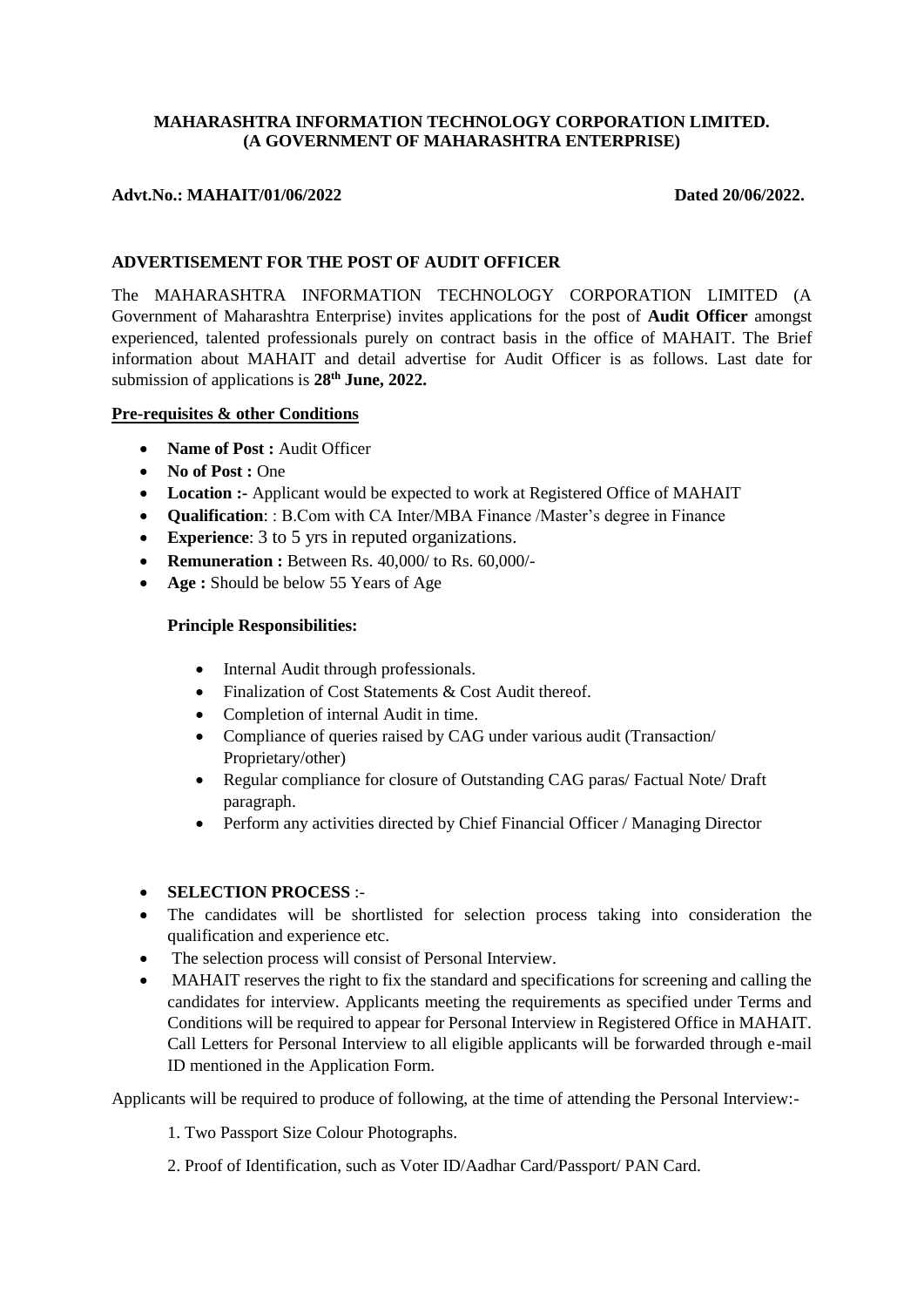- 3. Original Certificates related to Qualifications along with one set of Self Attested Copy.
- 4. Testimonials, Resume and documents related to experience etc.

#### **Time Schedule**: -

| Last date of receipt of application | : 28/06/2022 |
|-------------------------------------|--------------|
| Selection Process at Mumbai         | : July 2022  |

**Note:** The candidates shortlisted for Interview process will be informed to attend Interview process by email/SMS on the address/information provided by them in the application. MAHAIT will not be responsible for any loss of email /information sent due to invalid or wrong email id.

#### **• Terms and Conditions:**

(a) The candidates applying should ensure that they fulfill all eligibility criteria. Their admission to all the stages of the recruitment process will be purely provisional subject to satisfying the prescribed eligibility criteria mentioned in this advertisement. Company will take up verification of eligibility conditions with reference to documents submitted by the candidate only after the candidate has qualified for interview.

(b) No equivalent qualification shall be acceptable for the post.

(c) Pre-requisites are minimum and mere possession of the same does not entitle the candidate to be called for selection process. Considering the experience, the candidates will be shortlisted for selection process.

(d) The candidates should have adequate Knowledge of 'Marathi, Hindi and English'.

(e) If any false/incorrect information furnished by the candidate is detected at any stage of recruitment process, his/her candidature will not be considered.

(f) If the candidate knowingly or willfully furnishes incorrect or false particulars or suppresses material information, he/she will be disqualified and if appointed, shall be liable for dismissal from the Company's service without any notice or assigning any reasons whatsoever.

(g) The decision of the Company in all matters relating to recruitment shall be final and no individual correspondence will be entertained. Applications received after due date will not be entertained.

(h) The selection in MAHAIT is done strictly as per merit in a systematic way. Canvassing in any form will disqualify a candidate.

(i) The Company reserves the right to cancel the Advertisement fully or partly on any grounds and such decision of the Company will not be notified or intimated to the candidates.

(j) Application Form submitted by Applicants presently working in Central or State Government/Semi Government Undertakings or Companies will not be entertained unless accompanied by 'No Objection Certificate' and 'No Enquiry & Vigilance Clearance Certificate' from the employer and these have to be produced at the time of Personal Interview.

(k) The application must be submitted in the Proforma given in this advertisement/website in the same order preferably typewritten on foolscap paper. All items of the application must be filled in according to instructions given for filling the application form.

(l) Date of birth as per Secondary School Certificate (SSC) and age as on 01/04/2022 should be mentioned.